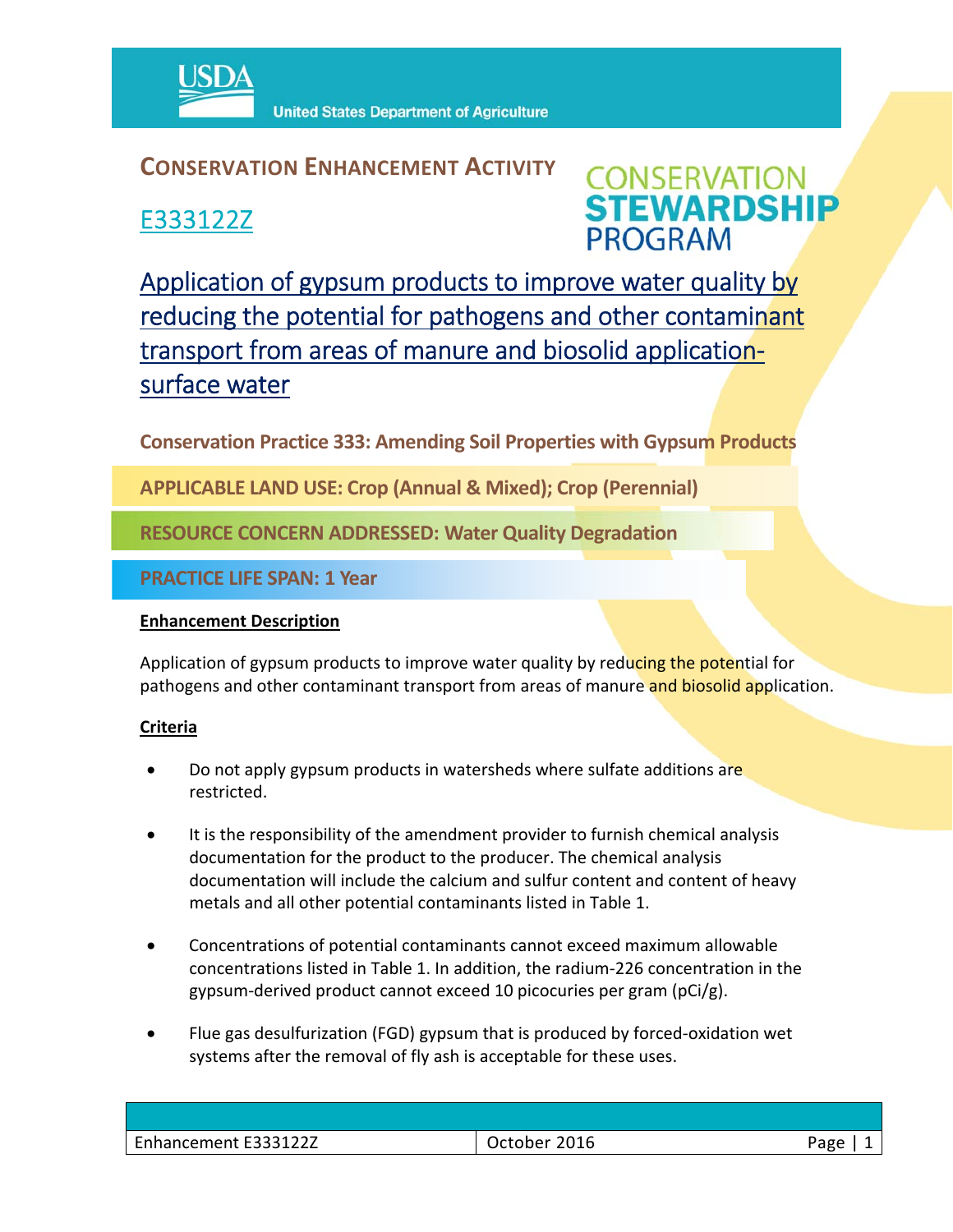

**United States Department of Agriculture** 

 The prescribed minimum application rates are based on a calcium sulfate dihydrate equivalency of 100 percent. Application rates for products that are less than 100 percent calcium sulfate dihydrate equivalence should be adjusted accordingly.



- Gypsum-derived products must have a particle size less than 1/8 inch. Fluid application is acceptable.
- Do not exceed annual application rates of 5 tons/acre for the purposes defined in this standard. Use a soil analysis no older than 1 year that provides cation exchange capacity (CEC), calcium, magnesium, pH, and phosphorus, as a minimum, to plan the appropriate application rate of the gypsum products.
- Apply no less than 2 tons/acre of gypsum within 5 days after manure or biosolid application, or prior to the next runoff event after manure application, whichever occurs first.

**Table 1.** Screening values for elements in gypsum-derived products for use as a soil amendment.

| Symbol (Element)   | <b>Units</b><br>gram(g)<br>kilogram (kg)<br>milligram (mg) | <b>Screening Value for</b><br><b>Gypsum-Derived</b><br><b>Products</b> | Comment                          |
|--------------------|------------------------------------------------------------|------------------------------------------------------------------------|----------------------------------|
| Ag (Silver)        | $mg \, kg^{-1}$                                            | $\cdots$                                                               | No limit required                |
| Al (Aluminum)      | $g kg^{-1}$                                                | $\cdots$                                                               | No limit required                |
| As (Arsenic)       | $mg \, kg^{-1}$                                            | 13.1                                                                   | $\cdots$                         |
| $B^+$ (Boron)      | $mg \, kg^{-1}$                                            | $200.+$                                                                | $\cdots$                         |
| Ba (Barium)        | $mg \, kg^{-1}$                                            | 1000.                                                                  |                                  |
| Be (Beryllium)     | $mg kg^{-1}$                                               | 2.5                                                                    |                                  |
| Ca (Calcium)       | $g kg^{-1}$                                                | $\cdots$                                                               | Ca fertilizer; no limit required |
| $Cd†$ (Cadmium)    | $mg \, kg^{-1}$                                            | 1.0                                                                    | $\cdots$                         |
| Co (Cobalt)        | $mg \, kg^{-1}$                                            | 20.                                                                    |                                  |
| Cr(III) (Chromium) | $mg \, kg^{-1}$                                            | 100.                                                                   |                                  |
| Cu (Copper)        | $mg kg^{-1}$                                               | 95.                                                                    |                                  |
| Fe (Iron)          | $g kg^{-1}$                                                | $\cdots$                                                               | No limit required                |
| Hg (Mercury)       | $mg kg^{-1}$                                               | 2.5                                                                    |                                  |
| Mg (Magnesium)     | $g kg^{-1}$                                                | $\cdots$                                                               | Mg fertilizer; no limit required |
| Mn (Manganese)     | $mg kg^{-1}$                                               | 1500.                                                                  |                                  |
| Mo (Molybdenum)    | $mg kg^{-1}$                                               | 10.                                                                    | $\cdots$                         |

Enhancement E333122Z Company of Catober 2016 **Department Case 12** Page | 2